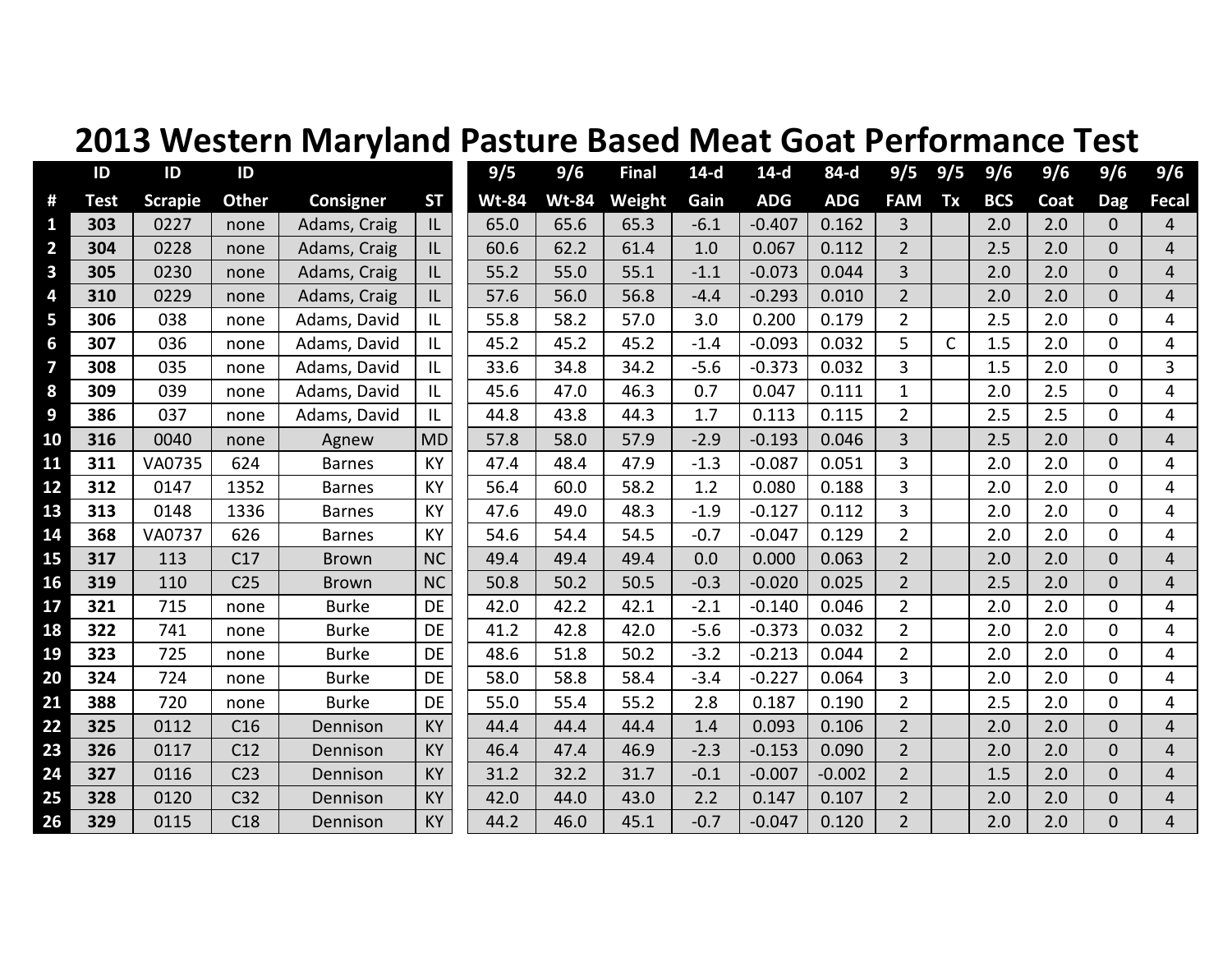|    | ID          | ID             | ID              |                |           | 9/5          | 9/6          | <b>Final</b> | $14-d$ | $14-d$     | 84-d       | 9/5            | 9/5 | 9/6        | 9/6  | 9/6            | 9/6            |
|----|-------------|----------------|-----------------|----------------|-----------|--------------|--------------|--------------|--------|------------|------------|----------------|-----|------------|------|----------------|----------------|
| #  | <b>Test</b> | <b>Scrapie</b> | <b>Other</b>    | Consigner      | <b>ST</b> | <b>Wt-84</b> | <b>Wt-84</b> | Weight       | Gain   | <b>ADG</b> | <b>ADG</b> | <b>FAM</b>     | Tx  | <b>BCS</b> | Coat | <b>Dag</b>     | <b>Fecal</b>   |
| 27 | 301         | 221            | none            | Loos           | L         | 42.8         | 44.2         | 43.5         | $-1.7$ | $-0.113$   | 0.063      | 3              |     | 2.0        | 2.5  | $\mathbf 0$    | 4              |
| 28 | 332         | 0039           | none            | Majancsik      | KY        | 34.6         | 34.6         | 34.6         | $-2.0$ | $-0.133$   | 0.062      | 3              |     | 1.5        | 2.0  | 4              | na             |
| 29 | 333         | 0093           | none            | Majancsik      | KY        | 40.4         | 43.0         | 41.7         | 0.9    | 0.060      | 0.095      | $\overline{2}$ |     | 1.5        | 2.0  | $\overline{2}$ | 4              |
| 30 | 334         | 0095           | none            | Majancsik      | KY        | 36.4         | 37.8         | 37.1         | $-2.3$ | $-0.153$   | 0.010      | 3              |     | 2.0        | 2.0  | $\mathbf{1}$   | 4              |
| 31 | 335         | 0087           | none            | Majancsik      | KY        | 43.6         | 42.8         | 43.2         | $-3.4$ | $-0.227$   | $-0.025$   | 3              |     | 2.0        | 2.0  | $\mathbf 0$    | 4              |
| 32 | 337         | 027            | C <sub>27</sub> | Mikell         | VA        | 55.6         | 58.6         | 57.1         | $-1.3$ | $-0.087$   | 0.036      | $\mathbf{1}$   |     | 2.0        | 2.0  | $\Omega$       | 4              |
| 33 | 338         | 026            | C <sub>26</sub> | Mikell         | VA        | 51.6         | 52.6         | 52.1         | $-0.3$ | $-0.020$   | 0.051      | $\overline{2}$ |     | 2.0        | 2.0  | $\overline{0}$ | $\overline{4}$ |
| 34 | 355         | 0363           | none            | Murphy, Hilary | <b>NJ</b> | 49.2         | 51.0         | 50.1         | $-0.1$ | $-0.007$   | 0.064      | $\overline{2}$ |     | 2.0        | 2.0  | 0              | 4              |
| 35 | 356         | 0345           | none            | Murphy, Hilary | <b>NJ</b> | 46.8         | 48.6         | 47.7         | 1.1    | 0.073      | 0.037      | 3              |     | 2.0        | 2.0  | $\mathbf{1}$   | 4              |
| 36 | 357         | 0346           | none            | Murphy, Hilary | <b>NJ</b> | 48.8         | 49.4         | 49.1         | 0.1    | 0.007      | 0.081      | $\overline{2}$ |     | 2.0        | 2.0  | $\overline{0}$ | 4              |
| 37 | 358         | 0359           | none            | Murphy, Hilary | <b>NJ</b> | 42.6         | 43.6         | 43.1         | $-0.9$ | $-0.060$   | $-0.027$   | $\overline{2}$ |     | 1.5        | 2.0  | $\Omega$       | 4              |
| 38 | 339         | 0310           | none            | Murphy, PJ     | <b>NJ</b> | 44.0         | 45.6         | 44.8         | $-7.0$ | $-0.467$   | 0.060      | $\overline{3}$ |     | 2.0        | 2.0  | $\overline{0}$ | $\overline{4}$ |
| 39 | 340         | 0340           | none            | Murphy, PJ     | <b>NJ</b> | 41.8         | 42.4         | 42.1         | $-1.1$ | $-0.073$   | 0.033      | 3              |     | 1.5        | 2.0  | $\overline{0}$ | $\overline{4}$ |
| 40 | 341         | 0341           | none            | Murphy, PJ     | <b>NJ</b> | 41.0         | 43.2         | 42.1         | $-0.3$ | $-0.020$   | 0.040      | $\overline{2}$ |     | 1.5        | 2.0  | $\overline{2}$ | $\overline{4}$ |
| 41 | 342         | 0371           | none            | Murphy, PJ     | <b>NJ</b> | 55.2         | 57.0         | 56.1         | $-0.5$ | $-0.033$   | 0.108      | $\mathbf{1}$   |     | 2.0        | 2.0  | $\overline{0}$ | 4              |
| 42 | 343         | 0344           | none            | Murphy, PJ     | <b>NJ</b> | 54.2         | 59.0         | 56.6         | $-2.8$ | $-0.187$   | 0.095      | 3              |     | 2.0        | 2.0  | $\mathbf{1}$   | $\overline{4}$ |
| 43 | 344         | 1327           | none            | Nelson         | <b>MD</b> | 40.4         | 40.4         | 40.4         | $-3.0$ | $-0.200$   | $-0.032$   | 3              |     | 1.5        | 2.0  | 3              | na             |
| 44 | 346         | 1308           | none            | Nelson         | <b>MD</b> | 44.8         | 44.6         | 44.7         | $-0.5$ | $-0.033$   | 0.079      | $\overline{2}$ |     | 2.5        | 2.0  | $\mathbf{0}$   | 4              |
| 45 | 347         | 1313           | none            | Nelson         | <b>MD</b> | 37.0         | 39.8         | 38.4         | $-0.2$ | $-0.013$   | 0.026      | 3              |     | 1.5        | 2.0  | $\Omega$       | 4              |
| 46 | 349         | 1303           | none            | Peters         | <b>NC</b> | 38.0         | 38.0         | 38.0         | $-1.0$ | $-0.067$   | 0.069      | $\overline{2}$ |     | 2.0        | 2.0  | $\overline{0}$ | $\overline{4}$ |
| 47 | 350         | 1301           | none            | Peters         | <b>NC</b> | 51.4         | 52.6         | 52.0         | 0.6    | 0.040      | 0.099      | $\overline{2}$ |     | 2.0        | 2.0  | $\mathbf{1}$   | $\overline{4}$ |
| 48 | 351         | 0987           | none            | Pinneo         | KS        | 62.8         | 62.6         | 62.7         | $-5.7$ | $-0.380$   | 0.095      | $\overline{2}$ |     | 2.5        | 2.0  | 0              | 4              |
| 49 | 352         | 1101           | none            | Pinneo         | KS        | 55.8         | 58.4         | 57.1         | 0.7    | 0.047      | 0.046      | $\overline{2}$ |     | 2.0        | 2.0  | 0              | 4              |
| 50 | 353         | 1065           | none            | Pinneo         | KS        | 49.8         | 49.6         | 49.7         | $-2.5$ | $-0.167$   | 0.050      | 3              |     | 2.0        | 2.0  | $\Omega$       | 4              |
| 51 | 354         | 1035           | none            | Pinneo         | KS        | 48.0         | 49.0         | 48.5         | $-4.3$ | $-0.287$   | 0.008      | 3              |     | 2.0        | 2.0  | $\mathbf{1}$   | 4              |
| 52 | 359         | 033            | none            | Richhart       | IN        | 47.6         | 46.4         | 47.0         | $-1.6$ | $-0.107$   | 0.108      | $\overline{2}$ |     | 2.0        | 2.0  | $\overline{0}$ | $\overline{4}$ |
| 53 | 360         | 031            | none            | Richhart       | IN        | 34.4         | 35.4         | 34.9         | $-1.1$ | $-0.073$   | $-0.015$   | 3              |     | 1.5        | 2.0  | $\mathbf 0$    | $\overline{4}$ |
| 54 | 361         | 032            | none            | Richhart       | IN        | 41.8         | 42.4         | 42.1         | 2.9    | 0.193      | 0.132      | $\overline{2}$ |     | 2.0        | 2.0  | $\mathbf 0$    | $\overline{4}$ |